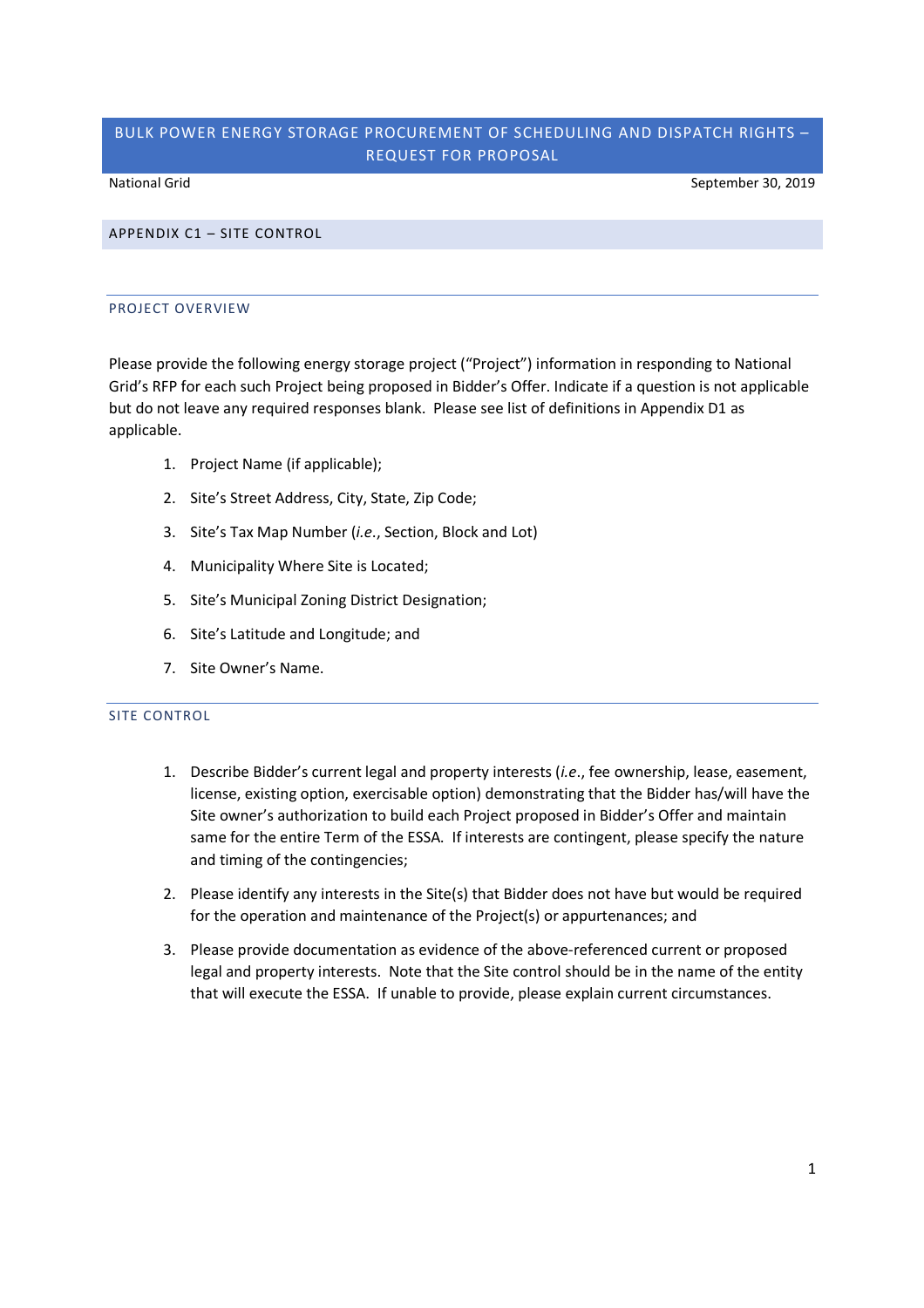## BULK POWER ENERGY STORAGE PROCUREMENT OF SCHEDULING AND DISPATCH RIGHTS – REQUEST FOR PROPOSAL

National Grid September 30, 2019

## PROJECT MILESTONE SCHEDULE

An appropriately detailed Project milestone schedule will assist the National Grid review team in evaluating the Bidder's understanding of the energy storage system project development process in New York and each of the proposed Project's likelihood of meeting the requirement for being operational by **December 31, 2022**.

1. Please provide a high-level Project schedule describing financing, permitting, engineering, procurement, construction, interconnection, and start-up activities timelines and status. See Appendix D1 – Energy Storage Services Agreement for additional milestone requirements to be provided.

| No.            | Milestones $1$                                                                                                                                | Date |
|----------------|-----------------------------------------------------------------------------------------------------------------------------------------------|------|
| $1^*$          | Obtain control of all lands and rights-of-way comprising the Site (Site Acquisition/<br>Execution of Site Lease or Option                     |      |
| $\overline{2}$ | Receive a completed Feasibility Study                                                                                                         |      |
| $3*$           | Meet with applicable municipal permitting agency to discuss proposed build<br>details and confirm zoning approval process                     |      |
| $4*$           | Execute Contract (including Energy Storage Service Agreement) for full<br>Engineering, Procurement and Construction ("EPC")                   |      |
| $5*$           | <b>Execute Project Financing</b>                                                                                                              |      |
| $6*$           | Receive a completed System Impact Study from National Grid                                                                                    |      |
| $7*$           | Execute Interconnection Agreement and/or Transmission Agreement, including<br>construction of interconnection facilities and network upgrades |      |
| 8*             | File all necessary applications with applicable municipal permitting agency                                                                   |      |
| $9*$           | Attend meetings/public hearings in support of obtaining all necessary permitting<br>approvals                                                 |      |
| 10             | Execute an equipment (storage/panel/, etc.) supply contract                                                                                   |      |

*[Sample milestones for illustration only. Bidder to provide Project-specific milestones.]*

 $1$  Milestones shown are not intended to be complete or necessarily chronological. Bidders should provide a complete, Project-specific set of milestones.